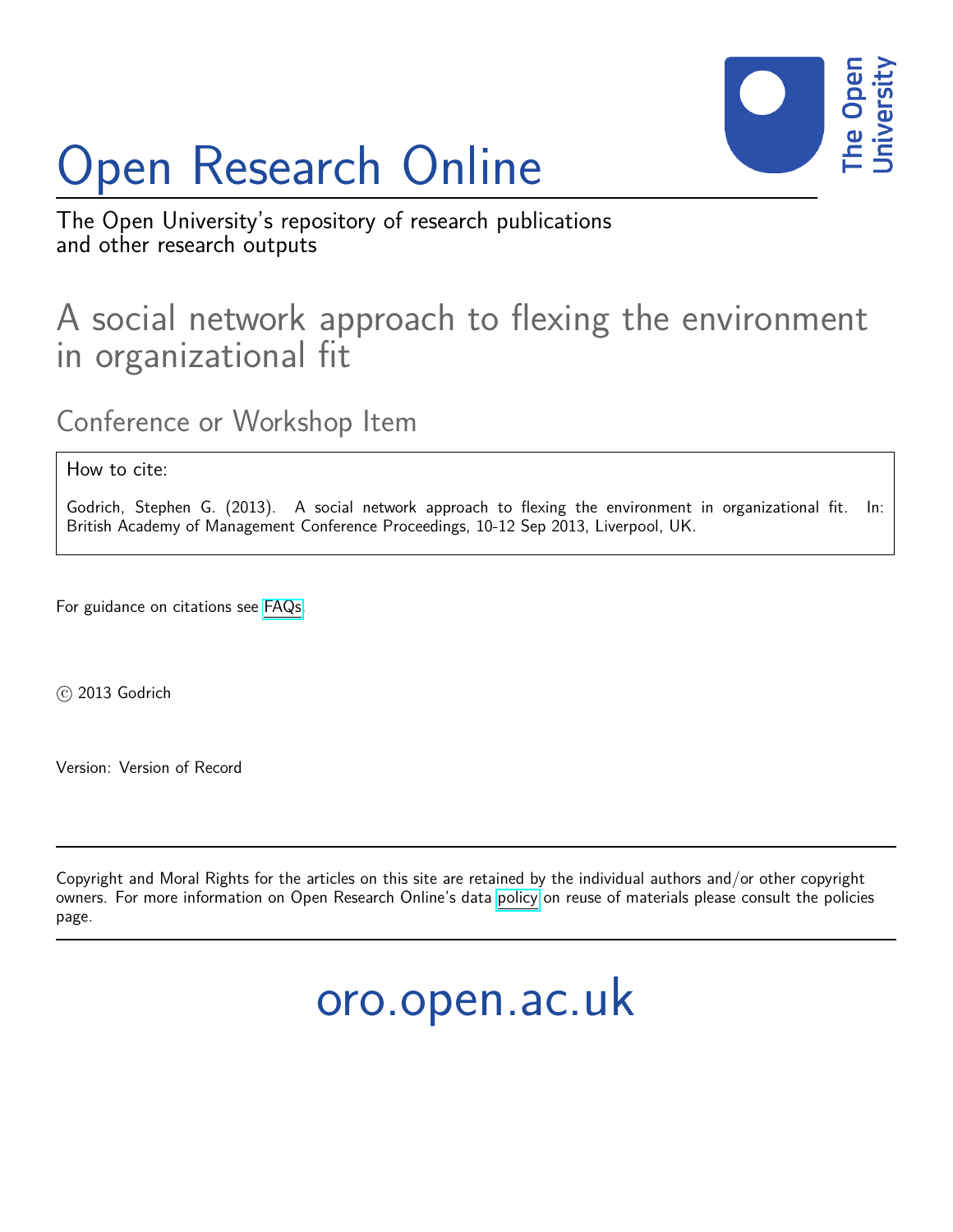## **A Social Network Approach to Flexing the Environment in Organizational Fit**

# **Stephen G Godrich The Open University**

## **Abstract**

This developmental paper looks at how organizational fit has been assessed, principally, from the perspective of the individual person (P). It goes on to suggest that the influence of the environment (E) – through the development of informal social networks may be more salient to individuals in the workplace and have greater influence for those individuals over outcomes such as job satisfaction and organizational commitment. The paper suggests that it may be that individuals form social networks outside of the usual organizational constraints/structures of, for example, the geographic location of where the employee works. This paper contends that value congruence amongst disparate individuals in the workplace may be the basis for developing a social network. If so, this would suggest that it could be environmental factors which encourage or discourage the formation of informal social networks which may be more salient to individuals in the workplace over and above any sense of organizational fit. Finally, the paper suggests how the hypothesis might be tested.

For most individuals, the working environment revolves around interacting with colleagues and those interactions are likely to influence and affect behavior and outcomes. Lewin, almost 80 years ago, argued that behavior was a function of the individual interacting with his/her environment (Lewin, 1935). Academics working in the field of organizational fit have taken this idea to show how individuals might fit with various aspects of the working environment (see Kristof for a comprehensive meta-analysis of the various conceptualizations of fit (Kristof, 1996)). Essentially, organizational fit is usually assessed through some form of measure which looks at how the individual person (P) interacts with various factors/constructs. For example, a person could fit with their supervisor (P-S fit), their job (P-J fit), their group/team (P-G fit), their organization (P-O fit) and so on. In fact even if there was no apparent fit, a notion of complementary fit was put forward by Muchinsky and Monahan (Muchinsky & Monahan, 1987) i.e. an individual who failed to fit through these other forms of fit are likely to bring other skills/attributes which complement the organization and therefore, they (the individuals) would still enjoy a degree of organizational fit.

Fit has, historically, been assessed from an individual's perspective (i.e. how does that individual fit with various factors) (Cable & Edwards, 2004; Chatman, 1991; Kristof-Brown, Zimmerman, & Johnson, 2005) based on a premise put forward by Schneider (Schneider, 1987). He suggested that individuals and organizations had a mutual attraction, when both parties were looking for employment and employees,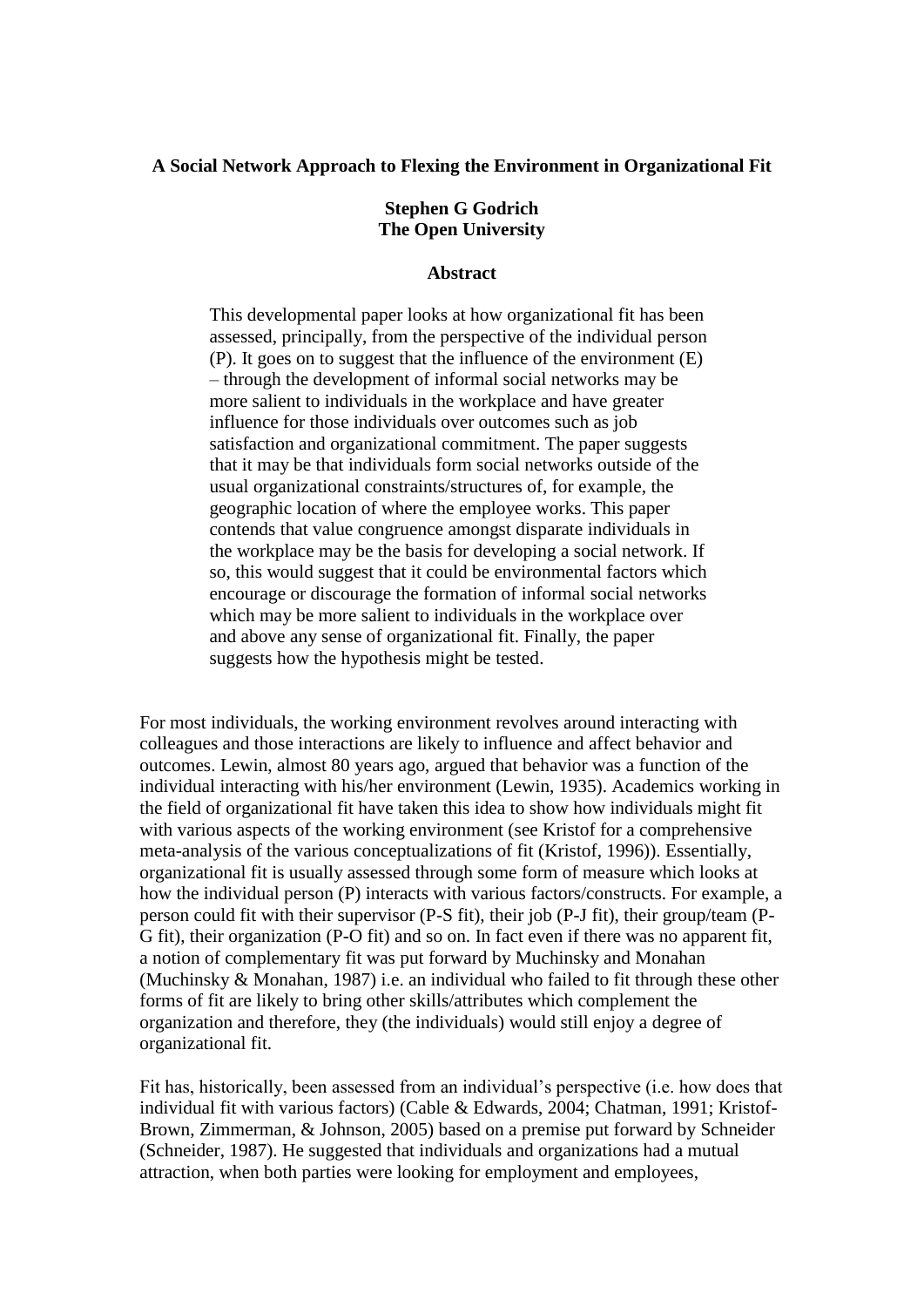respectively) and that if this attractive quality failed in any way (after an individual had joined an organization) then that individual would feel a sense of misfit and leave the organization. The implication here is that if there is good fit between the individual and organization then beneficial outcomes such as increased job satisfaction and higher organizational commitment are more likely.

The difficulties, however, in identifying organizational fit (and, subsequently, which of the fit constructs has greater influence for an individual) has been problematic in the field. As Rynes and Gerhart suggest, organizational fit "continues to elude precise, consistent definition" (pg 14, Rynes & Gerhart, 1990). They go on to suggest that fit covers everything from an individual's fit with an organization's strategies, culture, norms and values through to how best an individual's knowledge, skills and abilities meet specific job requirements.

So, not only is there a difficulty in identifying precisely what is organizational fit but also that it has been operationalized as the extent to which an individual fits with an aggregate of all the individuals in a workplace (typically) (Chatman, 1989; Edwards & Cable, 2009) and therefore assumed a level of fit, or otherwise, based merely on this correlation. This approach, however, fails to acknowledge the fact that there may be individuals who do not 'fit' yet, in disagreement with Schneider, still remain in the organization. It might be that an individual may fit on one level e.g. vocation, but fails to fit on other aspects such as the group that s/he has to work with.

In many respects – in spite of Schnedier's argument – once an individual enters an organization, that person is unlikely to be able to influence certain aspects of the working environment such as where they sit, who they work with and so on. The individual can, though, exercise some degree of choice over the social network (and in particular the informal social network i.e. the network which is based on friendship rather than a formal working relationship) to which they belong. Early research into social networks identified that, as individuals, we are attracted to certain people rather than others – what Moreno called a '*law of social gravity*' (Heider, 1946; Moreno, 1934).

In the late 1970's Lincoln and Miller attempted to identify the common attributes amongst individuals in social networks at work (Lincoln & Miller, 1979). The attributes they focused on were regarding individuals' authority (what Lincoln and Miller refer to as 'formal organizational position'), sex, race, education and branch assignment. They found little decisive support for their hypotheses – most interestingly not only did they not find support for primary (friendship) ties based on individuals' having similar attributes (pg 193) but they also found that friendship networks were actually more likely to develop between individuals in different branches (i.e. where individuals worked on different sites and had less face-to-face interaction) (pg 190-191). These findings would suggest, though, that individuals may not be forming friendship networks based on the attributes tested in this study but could be forming them on other bases. Whilst there may be a wide array of possibilities for the formation of informal networks the fact that they appear to span the wider organization and across sex, race, education etc, might suggest there may be a more fundamental 'social glue' which influences the situation. This commonality could be something such as, for example, value congruence between individuals (McPherson, Smith-Lovin, & Cook, 2001) rather than something which is perhaps of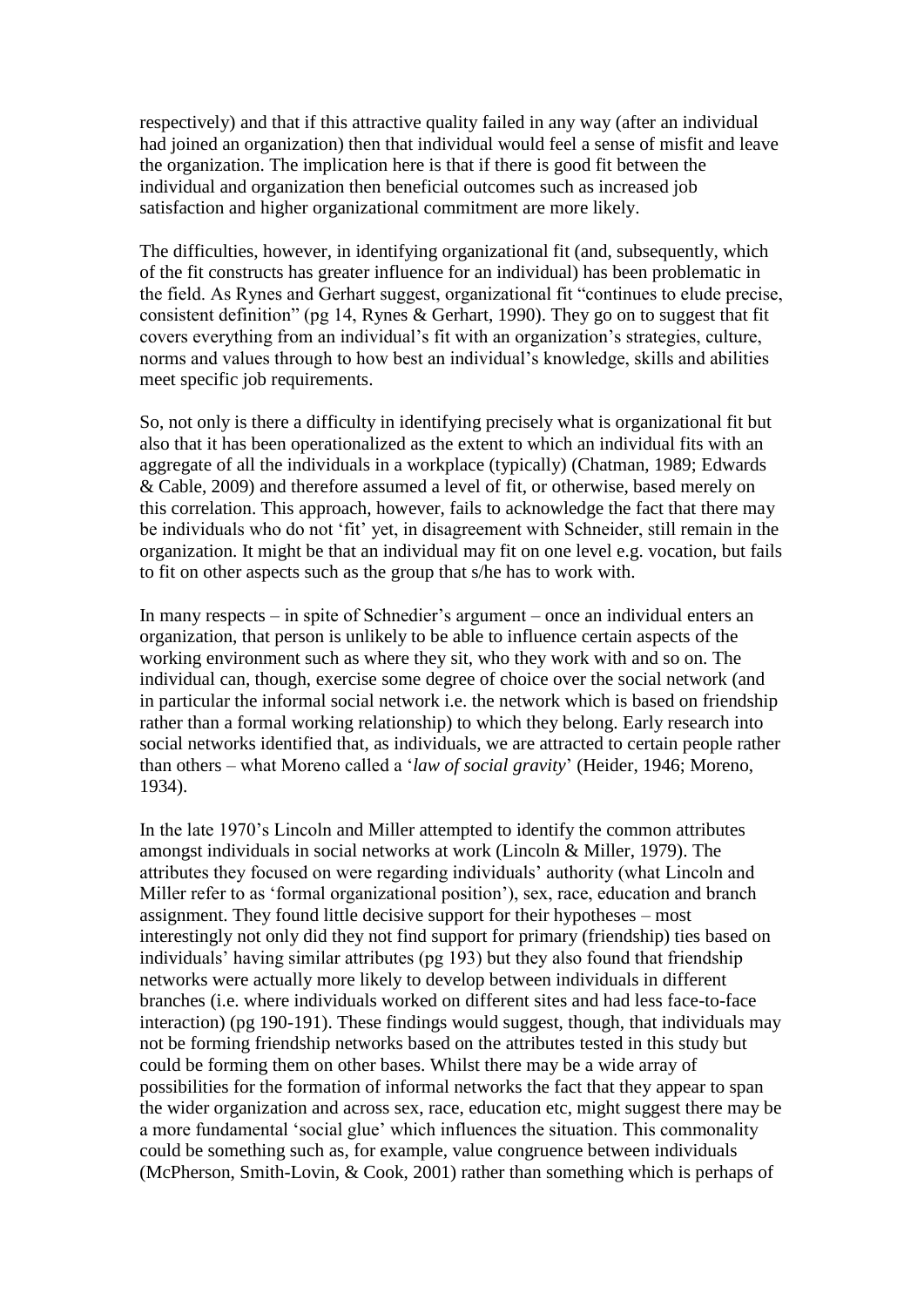a more individual nature between specific dyadic relationships (e.g. common hobbies, children at the same school etc).

Taking the idea further, Johnson-Cramer et al found that individuals who had closer cultural values were more likely to form informal social networks (albeit, in their study the cultural values were based around vocational cultural values rather than more generic values) (Johnson-Cramer, Parise, & Cross, 2007).

So, rather than value congruence being a means of identifying organizational fit (as Kristof-Brown and Chatman et al might suggest), this might be more appropriately used as a means to identify informal social networks (and workplace outcomes for individuals). In effect, it is the environment which individuals operate in which may have a greater influence in how, firstly, they develop informal social networks which, subsequently, affect outcomes.

So, if informal social networks were being established it would seem there must be a basis on which these friendships developed (unless they are entirely random, of course). A possibility, therefore, is that the establishment of informal networks may be based on similarities in individuals. A potentially relevant attribute which has not yet been tested being that individuals with similar generic values are more likely to form informal social networks than those who have differing values.

*H1 – Where individuals share similar values the greater the likelihood that they will develop informal social networks with colleagues in the organization.* 

Given that values are relatively stable over time (Dose, 1997) and does not correspond to a specific object or situation (Rokeach, 1973) would suggest that individuals with sharing value congruence are not only likely to establish a social network but, over time, may come to have even more aligned value sets. In effect, the environment is affecting and being affected by the interaction of the actors in their social networks, albeit in a workplace setting.

In order to test the hypothesis, it is proposed to carry out a full-roster approach (as advocated by Brass and Marsden (Labianca & Brass, 2006; Marsden, 1990)) in order to define the informal social network in an SME. (How to operationalize this is currently being developed and will be included in an update of the paper and when presented – should it be accepted).

In terms of identifying individuals' values, the chosen method is using Schwartz's Values Survey instrument(Schwartz, 1992). Other instruments were considered however, the Schwartz tool captures broader values than just work values in tools such as Cable and Edwards, and Ravlin and Meglino (Cable & Edwards, 2004; Edwards & Cable, 2009; Meglino, Ravlin, & Adkins, 1992; Ravlin & Meglino, 1987). In fact the Cable and Edwards tool was itself based on Schwartz's model of human values. Ravlin and Meglino used their Comparative Emphasis Scale (CES) which only measured 4 work values. Both of these tools were perceived to be inappropriate in that the proposed research is investigating informal social networks (albeit based in the workplace) and so a broader conceptualization of values (than just work values) was deemed to be necessary.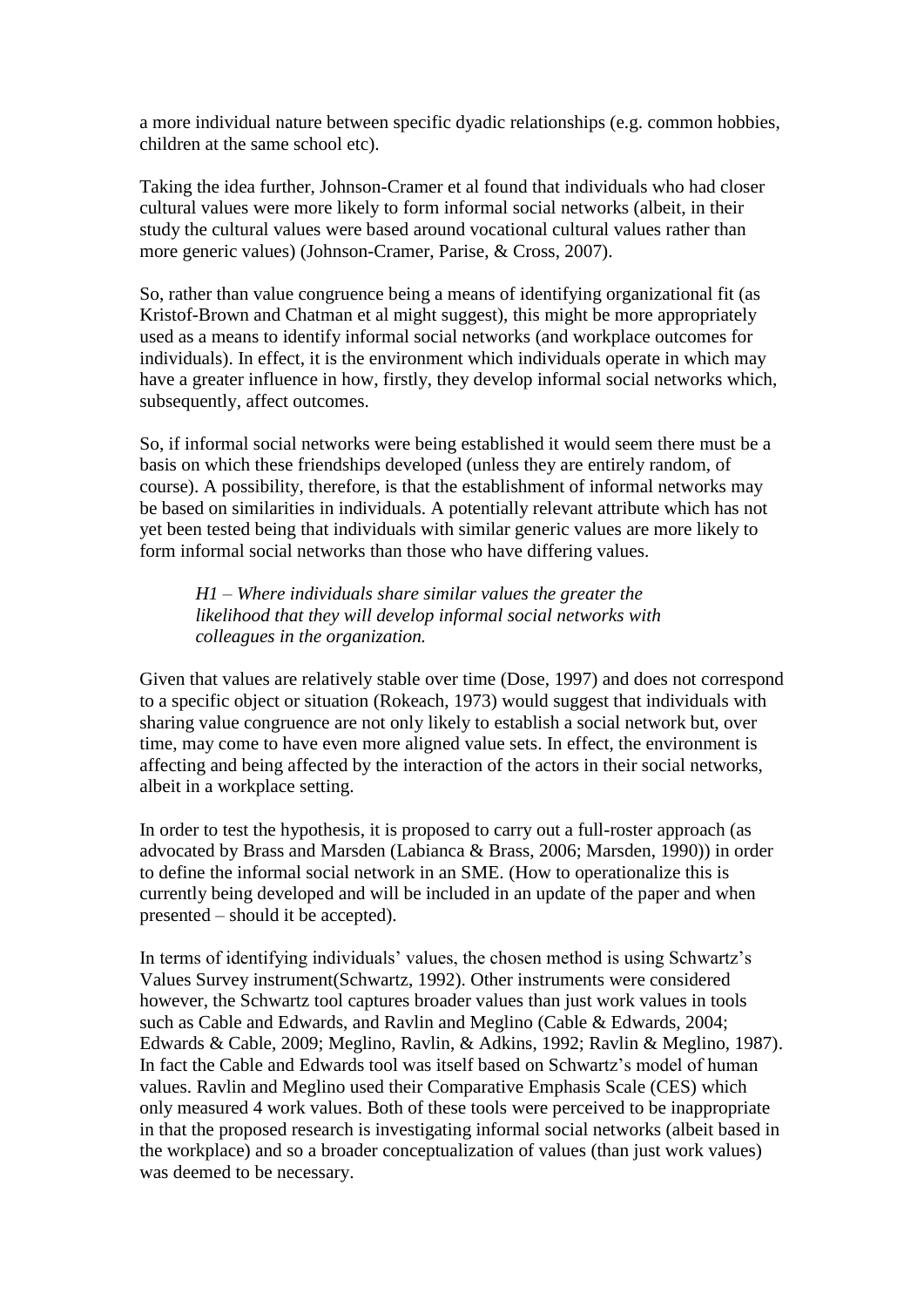The Schwartz model is based on the Rokeach Value Survey ((Rokeach, 1973) which incorporate the five core aspects of values which recur in the literature where values ;

- 1. are concepts or beliefs
- 2. pertain to desirable end states or behaviors
- 3. transcend specific situations
- 4. guide selection or evaluation of behavior and events
- 5. are ordered by relative importance (pg 3-4, Schwartz, 1992)

Measuring the extent to which individual's values are congruent with others in their informal social network will be carried out (although again, the precise details of this will be developed in due course although a regression analysis seems most appropriate). Respondents will also be asked about their level of job satisfaction, organizational commitment and tenure (as well, of course, job role, gender, age etc).

Should the findings suggest that the establishment of an informal social network at work is linked to value congruence and subsequent behavior and outcomes for individuals this would imply that the environment (E) would, indeed, have a defining impact for individuals and how they fit, in a working environment. In so doing, this could have major implications both for organizations and individuals, in the workplace, for example, with regard to the socialization process for new employees.

### References

Cable, D. M., & Edwards, J. R. (2004). Complementary and supplementary fit: A

theoretical and empirical integration. *Journal of Applied Psychology, 89*(5),

822-834.

- Chatman, J. A. (1989). Improving interactional organizational research a model of person-organization fit. *Academy of Management Review, 14*(3), 333-349.
- Chatman, J. A. (1991). Matching people and organizations selection and socialization in public accounting firms. *Administrative Science Quarterly, 36*(3), 459-484.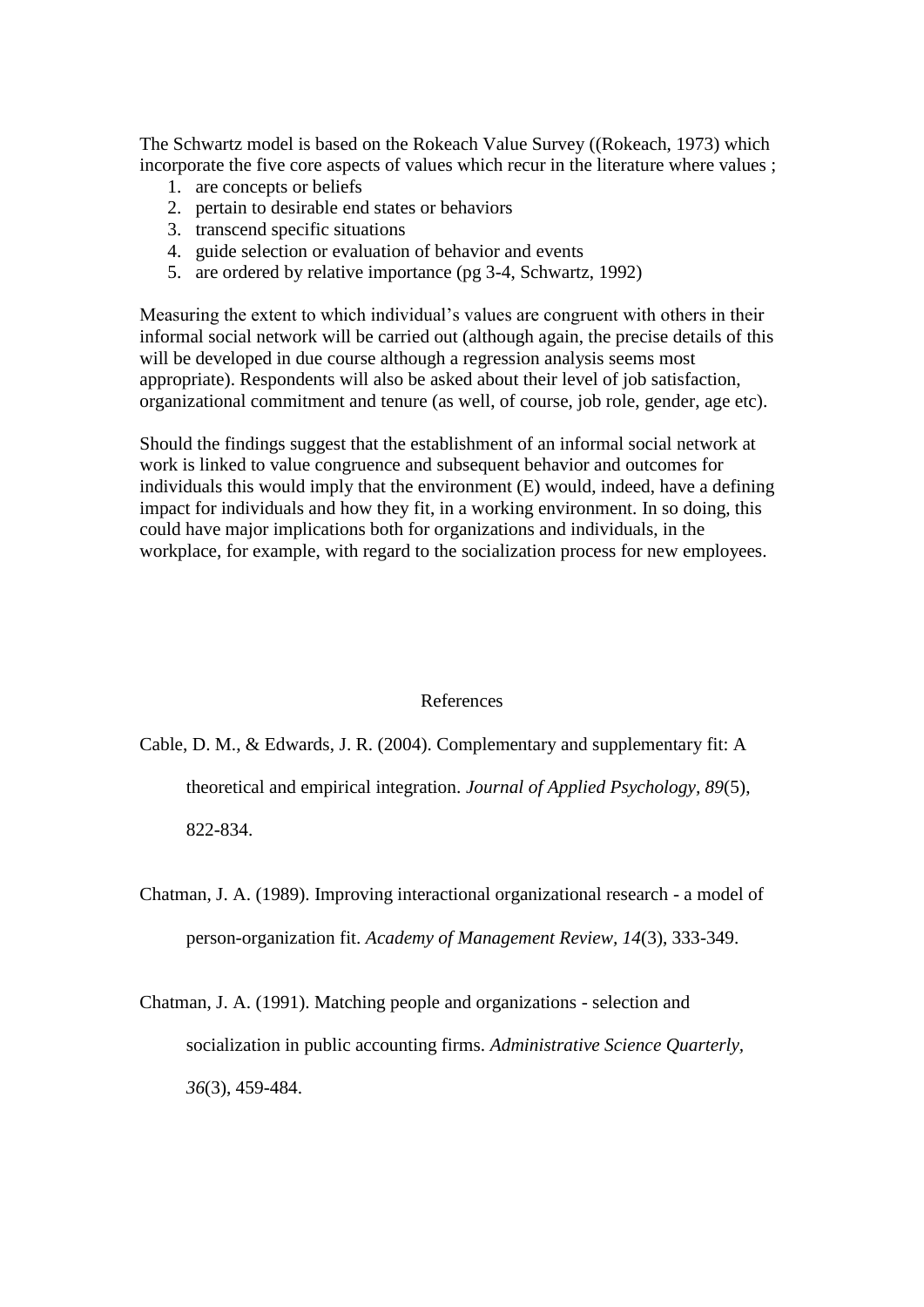- Dose, J. J. (1997). Work values: An integrative framework and illustrative application to organizational socialization. *Journal of Occupational and Organizational Psychology, 70*, 219-240.
- Edwards, J. R., & Cable, D. A. (2009). The value of value congruence. *Journal of Applied Psychology, 94*(3), 654-677.
- Heider, F. (1946). Attitudes and cognitive organization. *Journal of Psychology, 21*, 107-112.
- Johnson-Cramer, M. E., Parise, S., & Cross, R. L. (2007). Managing change through networks and values. *California Management Review, 49*(3), 85-109.
- Kristof, A. L. (1996). Person-organization fit: An integrative review of its conceptualizations, measurement, and implications. *Personnel Psychology, 49*(1), 1-49.
- Kristof-Brown, A. L., Zimmerman, R. D., & Johnson, E. C. (2005). Consequences of individuals' fit at work: A meta-analysis of person-job, person-organization, person-group, and person-supervisor fit. *Personnel Psychology, 58*(2), 281-342.
- Labianca, G., & Brass, D. J. (2006). Exploring the social ledger: Negative relationships and negative asymmetry in social networks in organizations. *Academy of Management Review, 31*(3), 596-614.
- Lewin, K. (1935). *A dynamic theory of personality:Selected papers*. New York: McGraw-Hill.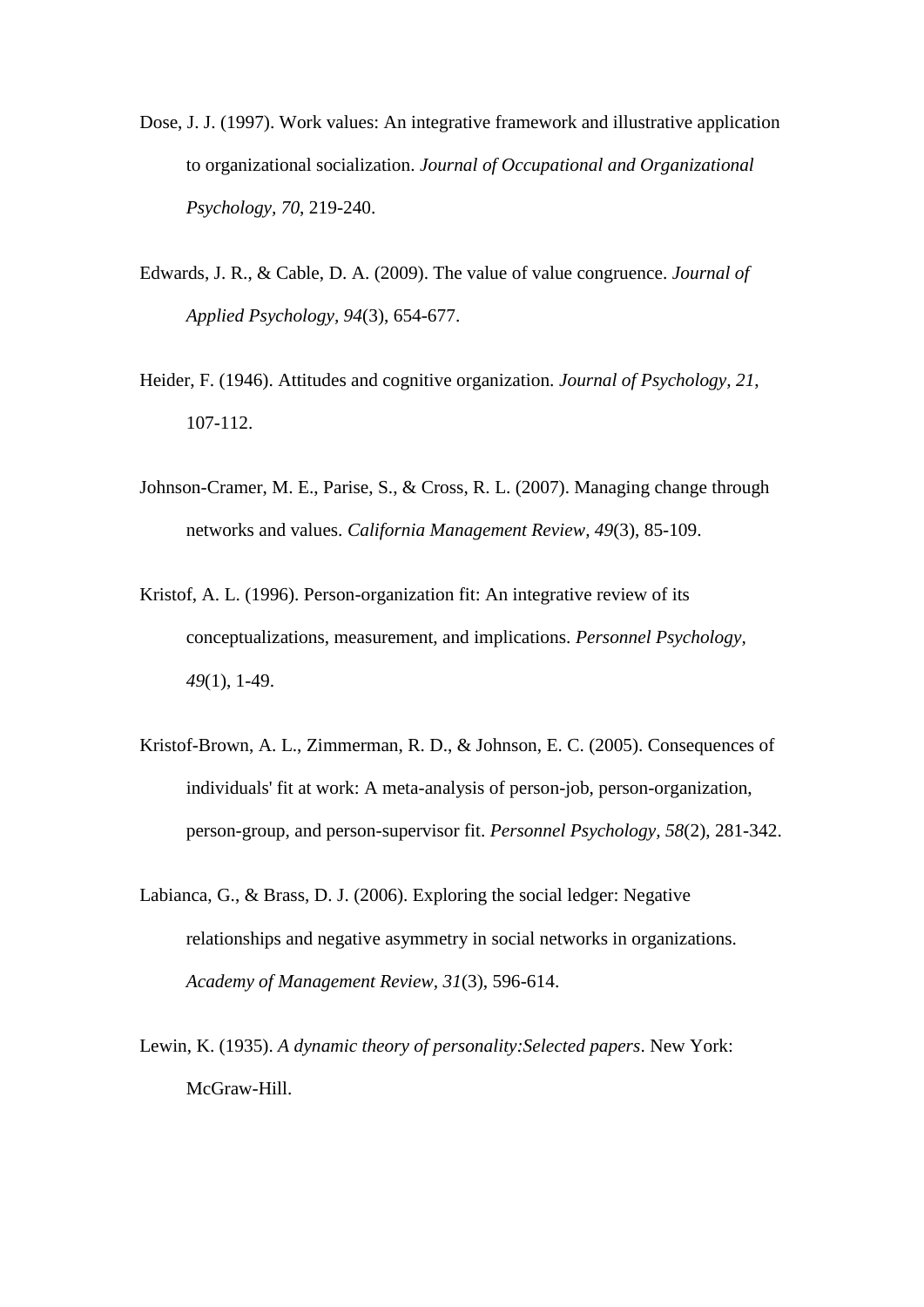- Lincoln, J. R., & Miller, J. (1979). Work and friendship ties in organizations: A comparative analysis of relational networks. *Administrative Science Quarterly, 24*, 181-199.
- Marsden, P. V. (1990). Network data and measurement. *Annual Review of Sociology, 16*, 435-463.
- McPherson, M., Smith-Lovin, L., & Cook, J. M. (2001). Birds of a feather: Homophily in social networks. *Annual Review of Sociology, 27*, 415-444.
- Meglino, B. M., Ravlin, E. C., & Adkins, C. L. (1992). The measurement of work value congruence: A field study comparison. *Journal of Management, 18*(1), 33-43.
- Moreno, J. L. (1934). *Who shall survive?: A new approach to the problem of human interrelations*. Washington D.C.: Nervous and Mental Disease Publishing Co.
- Muchinsky, P. M., & Monahan, C. J. (1987). What is person environment congruence - supplementary versus complementary models of fit. *Journal of Vocational Behavior, 31*(3), 268-277.
- Ravlin, E. C., & Meglino, B. M. (1987). Effects on values on perception and decision making: A study of alternative work values measures. *Journal of Applied Psychology, 72*(4), 666-673.

Rokeach, M. (1973). *The nature of human values*. New York: Free Press.

Rynes, S., & Gerhart, B. (1990). Interviewer assessments of applicant fit - an exploratory investigation. *Personnel Psychology, 43*(1), 13-35.